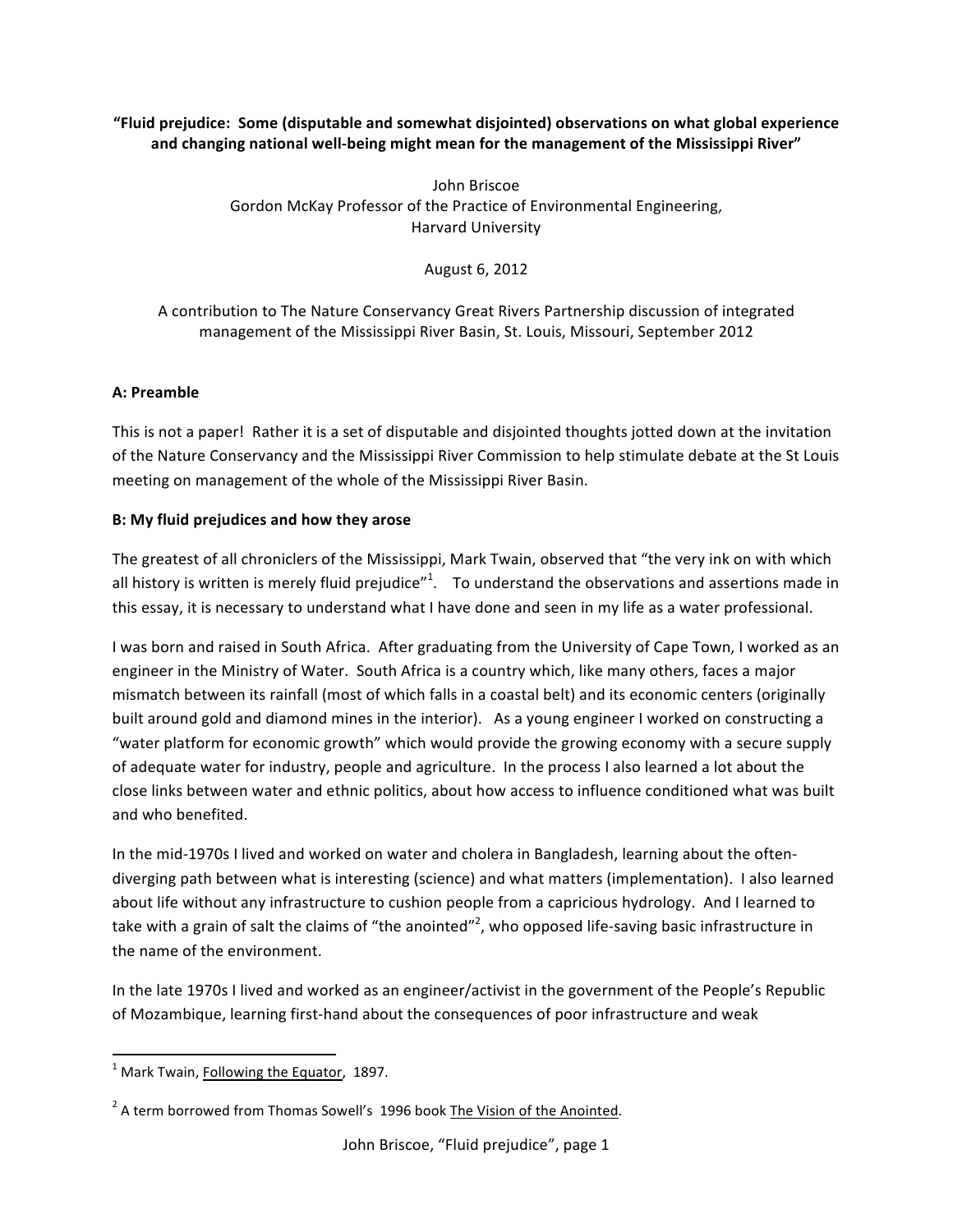institutions, the consequences for water security and economic and social development and the devastating consequences of political choices which did not take realities into account.

For most of the last 30 years I worked in the World Bank, in operations, policy and management. For ten years I served as the Bank's senior water professional my job included: ensuring that our staff learned lessons from countries that were successful in water management; formulating a water strategy which was approved by the Bank's 180 member countries; and helping implement that strategy. My last job at the Bank was as Country Director for Brazil, where I had to engage with virtually all aspects of development with a sophisticated client, and where I was able to see the challenges of water as just one part of a broader canvass of development challenges.

I have also twice worked as an academic -- once at the University of North Carolina in the early 1980s and again for the past three years at Harvard where I work with bright young students and where I have been alarmed by how little they understand of how the basis for their privilege was built, and what is needed in water (and other parts of life) if their children are to have the same productive platform on which to stand.

Over the course of my career, I have worked extensively with the private sector, both in my years at the World Bank and subsequently as a member of business consortia and as a consultant.

Over the last year I have had some engagement with the Mississippi River Commission, as part of work done with Harvard faculty and students on assessing the lessons of experience from the management of large rivers in federal countries. In the process I read quite a bit on the Mississippi, and benefited greatly from several seminal books<sup>3</sup>. I also learn a lot from discussions with key past and current officials in the Mississippi River Commission (including General Michael Walsh, General John Peabody, General Gerry Galloway and Executive Director Stephen Gambrell), officials in state agencies (including Garrett Graves from the State of Louisiana), leaders from local levee boards (including Sykes Sturdivant), academics (including Mark Davis from Tulane University), environmental organizations (including Gretchen Benjamin of TNC) and officials from the US Army Corps of Engineers (including Jerome Delli Priscolli). I also learned a lot from Harvard students who worked on the Mississippi case study<sup>4</sup>

My much longer experience with other river basins around the world has left me dubious that anyone can grasp even the basics of these complex physical, cultural and political entities without decades of involvement. I realize that a little knowledge is a very dangerous thing, and offer some observations based on the little knowledge I have of the Mississippi knowing that I will miss more than I understand, and trusting that the reader will not attribute my misunderstandings to those who were kind enough to lead me down the first steps on the long road to understanding something of this river.

<sup>&</sup>lt;sup>3</sup> Robert Harrison' <u>Alluvial Empire</u>, 1961, John Barry's, <u>Rising Tide</u> (1998), Charles Camillo and Matthew Pearcy's

Upon their Shoulders (2004) and Charles Camillo's <u>Divine Providence</u> (2012) 4 William Niebling and Sara Katz of Harvard Law School, Jonathan Baker of the Kennedy School, Kim Smet of the School of Engineering and Applied Science and Laila Kasuri of Harvard College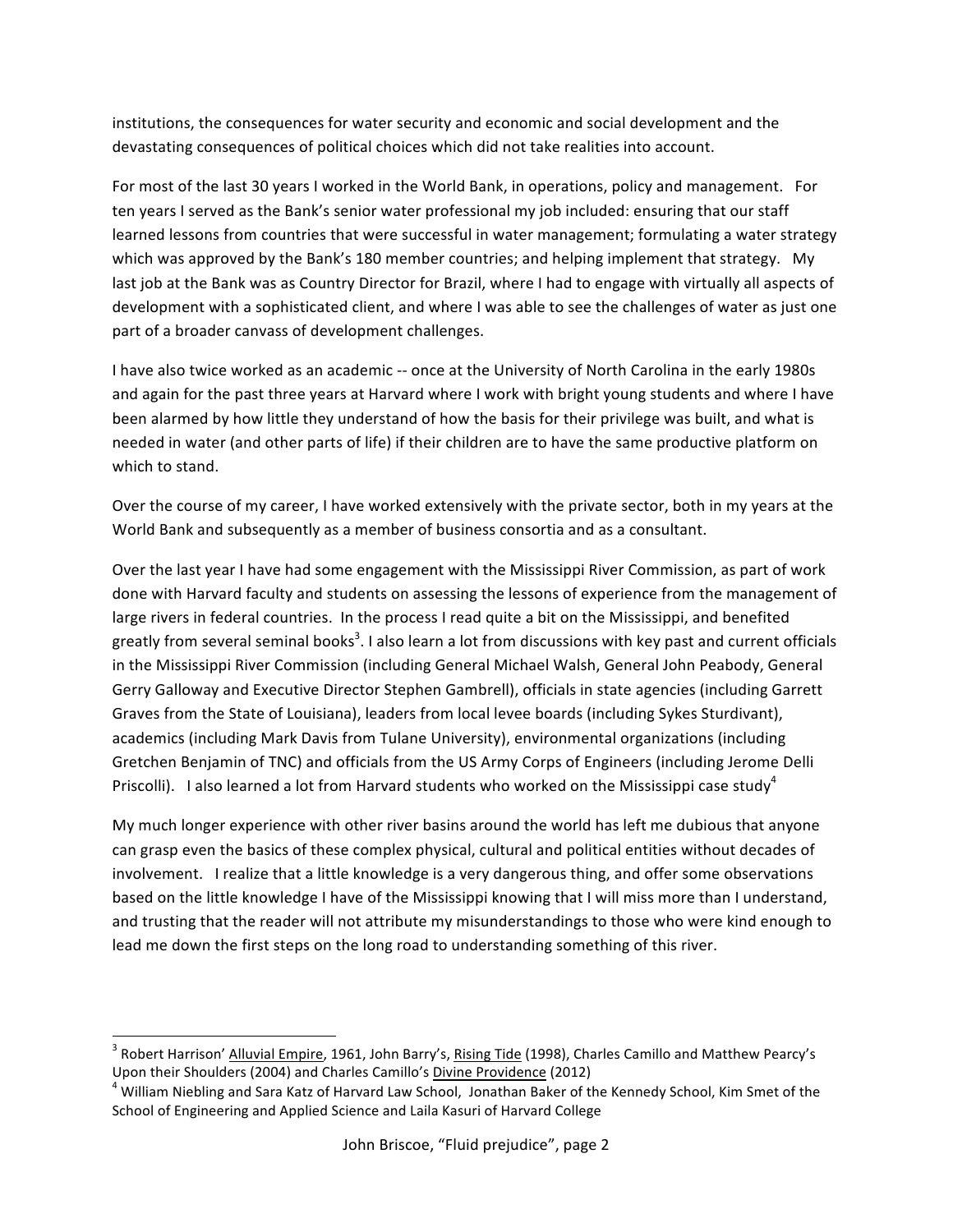### **B:'My'reading'of'the'lessons'of'water'management'around'the'world,'in'the'US'and'on'the'Mississippi**

A wise boss once exhorted me to "avoid platitudes at all cost – it is only worth making arguments with which a reasonable person can disagree". In no domain is the resort to platitudes more frequent than water, where ideas which have a core truth – such as "integrated water resources management", "sustainability" and "involvement of stakeholders" – become vacuous statements subject to little critical review. The intention of this paper is to outline, in my experience, what has actually worked (and what has not) and take a stab at making some suggestions which can be of practical use as those with responsibility move forward in managing the Mississippi.

## **Observation 1: Beware of hydrocentrism**

Former Prime Minister Tony Blair, commenting on Gordon Brown, notes<sup>5</sup>: "The single hardest thing for a *practicing politician to understand is that most people, most of the time, don't give politics a first thought all day long. Or if they do, it is with a sigh or harrumph or a raising of the eyebrows, before they go!back!to!worrying!about!the!kids,!the!parents,!the!mortgage,!the!boss,!their!friends,!their!weight,!their!* health, sex and rock 'n roll".

Those of us – probably most at the St. Louis conference – whose life's work is water, frequently succumb to a similar form of professional narcissism. We assert, often with the shrillness and indignation which is characteristic of our age, that water must be managed according to hydrological principles. We give water a political primacy which it does not in reality, have. And when the management of water does not place in accord with our water-centric principles we denounce the shortcomings and venality of bureaucrats and politicians.

If we step back a bit we see that water is, in fact, just one of dozens of priority issues – some of greater immediate importance -- which have to be taken into account when governments develop the rules of the game and instruments which govern water management. The imperative, then, is to search for ways in which water management can be made to fit with political realities, and legal and administrative and territorial frameworks, not to bemoan the ways in which those realities and frameworks to not fit a self-centered view of water. This usually means that the art of water management is one of the art of the possible – of principled opportunism, of being satisfied with fifth- and sixth-best, of not making the best the enemy of the good.

# **Observation 2: Initiate reforms only when there is a powerful need and demonstrated demand for change**

Those whose nose is close to the water grindstone often advocate reforms because practices do not conform to universal ideal forms of water management. Experience, however, shows that professional concerns are never a primary mover. In the case of the Mississippi the river is massively important to real interests in different ways at different places in the basin, all of which must be taken into account in defining processes and policy options. An effective change will take place only when a sufficient

<sup>&</sup>lt;sup>5</sup> Tony Blair<u>, A Journey: My Political Life</u>, Knopf, NY 2010, p 70.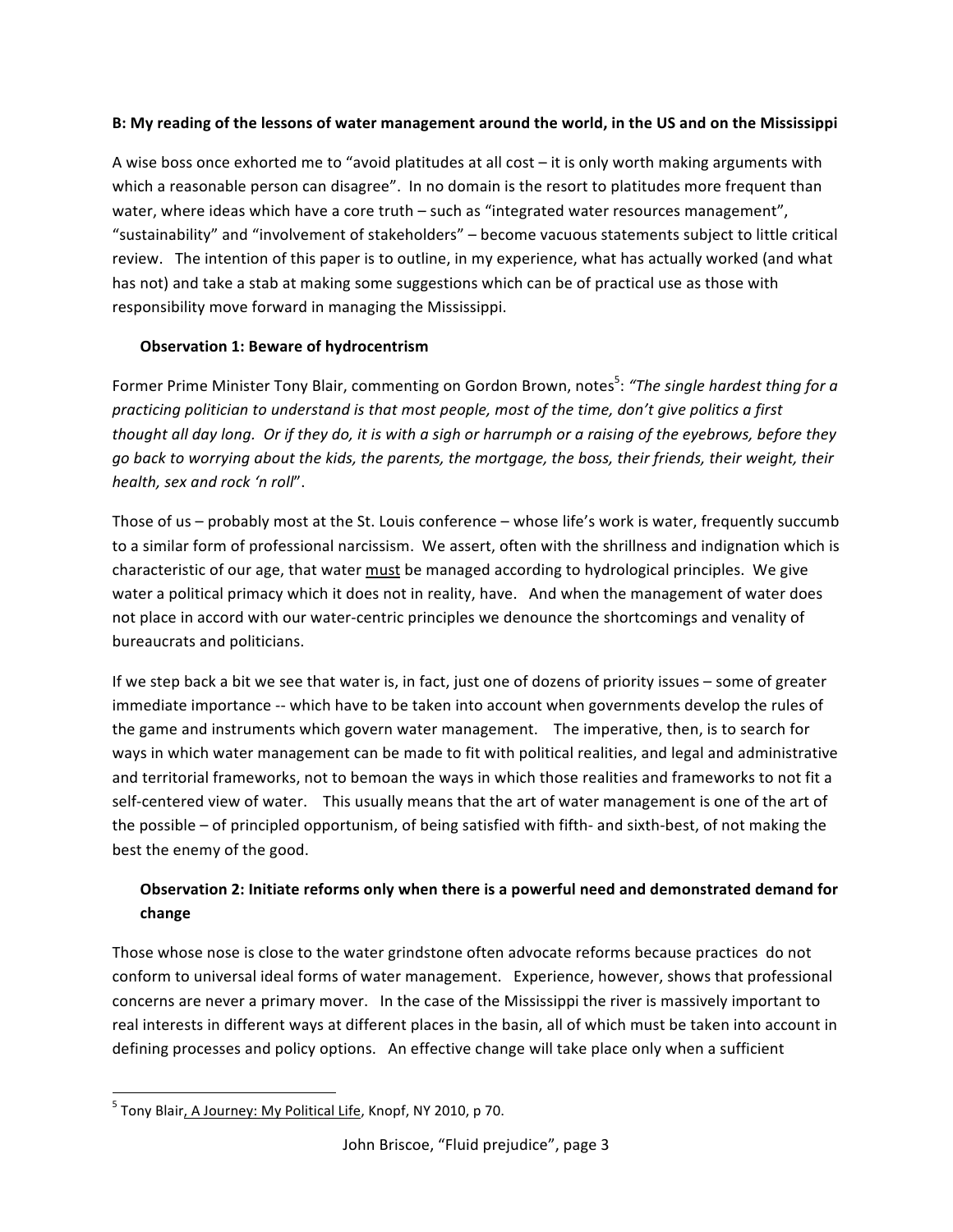number of major interested parties perceive the need for change, and participate in the elaboration of options which will preserve or enhance their interests.

# **Observation 3: Water reform is a dialectic, not mechanical process**

In his great book on the 400-year history of water and the German state<sup>6</sup>, Harvard historian David Blackbourn describes the cycle of challenge-and-response, new-challenge-and-new-response over 400 years in Prussia. For the purposes of our discussion of the Mississippi, there are several conclusions which are germane.

First, all water management solutions are, in Blackbourn's terms, "provisional". That is, a particular set of hard (infrastructure) and soft (institutions) arise to deal with problems which society wants to solve at a particular time.

Second, the process is dialectical, not mechanical. That is, there is no straight line from "bad" to "good" management, but rather a process of perceived challenge and response, followed by new perceptions of challenge and new responses.

Third, this Hegelian process is, Blackbourn notes, something which historians understand well, but technical people with more static, normative frames of reference (engineers, but today environmentalists, too) find difficult to grasp.

Fourth, implicit in the above is the reality that there is no "final solution", be it cast in engineering or environmental terms.

The history of the Mississippi shows these conclusions at work. Very schematically:

- the "original" challenge of navigation was addressed, brilliantly (through both infrastructure and institutions), and continues to confer great economic and social benefits on the United States to this day;
- the challenge of creating protected and productive agricultural land (described so eloquently in Robert Harrison's "the Alluvial Empire") was also achieved also with lasting economic and social value;
- after the great flood of 1927 the articulation of the "make way for the river" philosophy and the corresponding infrastructure (through the Mississippi Rivers and Tributaries project) and institutions (in the form of the Mississippi River Commission, and their articulation with the local levee boards, and in the form of the processes embedded in the MRT) was, again, an extraordinarily innovative and effective response (as documented in Camillo's "Divine" Providence") to a massive social and economic challenge.

But as with every intervention in a hydrological system, there are reactions to every action, and each generation has to learn how to respond to a new set of challenges while not jettisoning the benefits

 $\,$  %  $\,$  %  $\,$  %  $\,$  %  $\,$  %  $\,$  %  $\,$  %  $\,$  %  $\,$  %  $\,$  %  $\,$  %  $\,$  %  $\,$  %  $\,$  %  $\,$  %  $\,$  %  $\,$  %  $\,$  %  $\,$  %  $\,$  %  $\,$  %  $\,$  %  $\,$  %  $\,$  %  $\,$  %  $\,$  %  $\,$  %  $\,$  %  $\,$  %  $\,$  %  $\,$  %  $\,$ <sup>6</sup> David Blackbourn, The Conquest of Nature, Norton, NY, 2007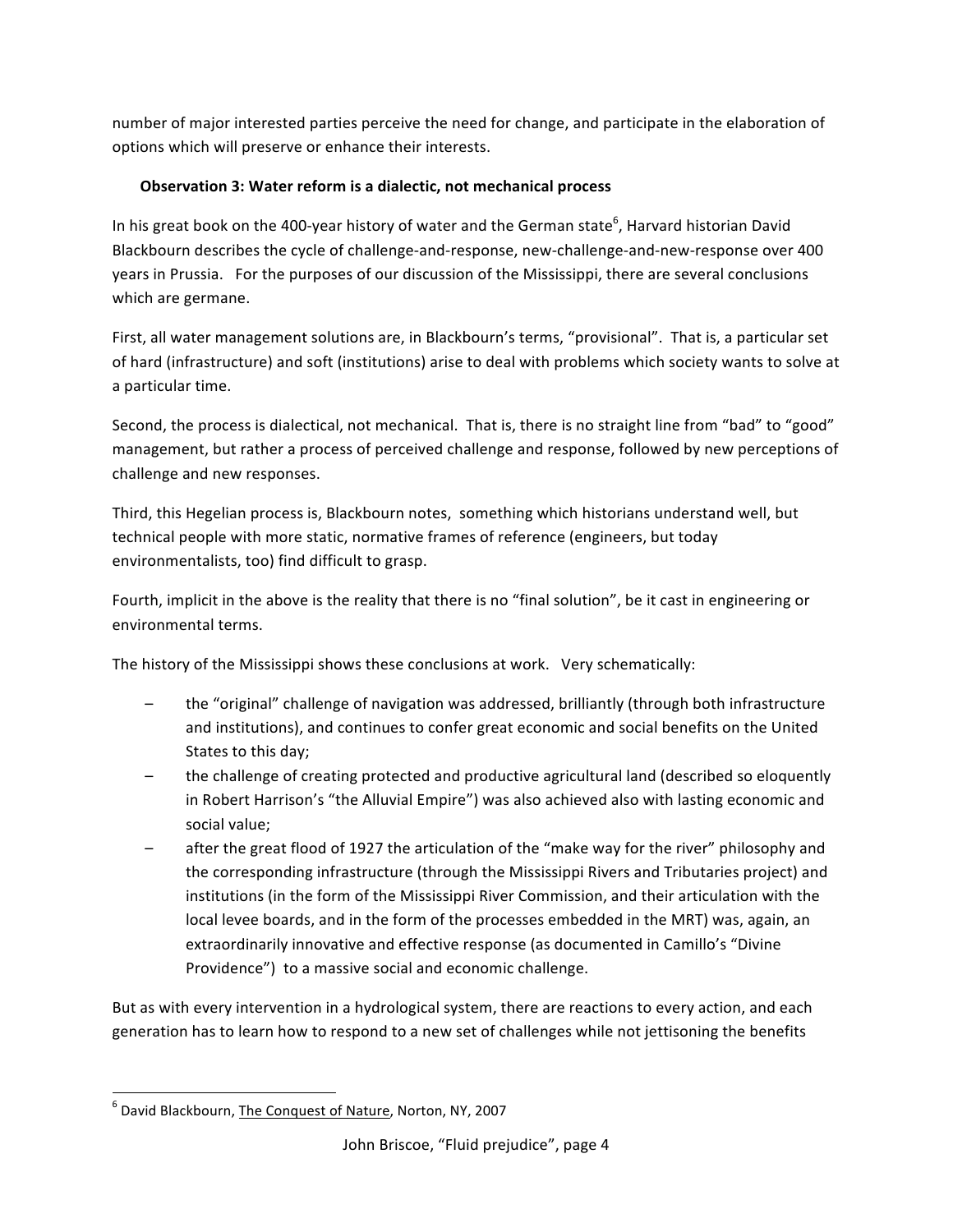derived from prior actions. In the case of the Mississippi the list is (at it probably always has been), long and sobering.

#### **Observation 4: Values are dependent on income and change over time**

As described earlier, during part of my tenure at the World Bank, I had responsibility for preparing a water policy for approval by the Executive Directors, who represent the 180 countries who own the Bank. The most basic challenge in articulating the policy was to resist the perception by the rich owners that their contemporary values represent a higher-level consciousness than the quite different values of poor countries<sup>7</sup>. Nowhere was this more evident than in discussions of dams, where rich countries who can store 1000 days of river flow tell poor countries who can store 30 days of flow that the poor countries should not store more water. "You must understand", the Norwegian Minister of Development chided me "that Norway does not approve of the construction of dams". "But, Madam, your country was built on a platform of cheap and clean hydropower. You use 80% of your hydro potential, and you want Ethiopia, which has developed 1% of its hydro capacity, to forego a similar opportunity to develop?"

More generally, it is evident that values provide the underpinning for policies and strategies and that values are highly dependent on income. Poor people and poor countries give a high priority to basic needs such as food and energy. Representative governments in countries at that level of development accordingly and correctly give highest priority to meeting those needs, usually in ways that now-rich countries followed when they were developing. At the other end of the spectrum, when countries are rich, basic needs (food, energy, jobs) tend to be taken for granted and other "higher-order" issues (such as the well-being of endangered species) become priorities. In other words, values tend to change as development takes place. In the past the focus of Mississippi River management was economic development and physical security, and institutions and infrastructure built for those purposes. More recently a rich population has given great weight to environmental values, and put in place a set of laws and procedures which prioritize the environment no matter what the associated cost to economic development and physical security.

But it is worth noting that this change, too, is not immutable. As noted by Andrew Revkin of the New York Times' influential Dot Earth Blog<sup>8</sup>, "the public's concern with 'protecting the environment' drops precipitously in hard economic times". If economic hard times in the United States is a temporary phenomenon, this change would be of little relevance when thinking of management of the Mississippi River. But as it becomes evident that current economic difficulties in the US are likely to be persistent, these changed attitudes and values are going to clash with several of the laws and practices which became embedded in an era of wealth and abundance.

For example, the Endangered Species Act prioritizes conservation no matter what the importance of the species or the costs of preservation. And the ESA has come to be used, in the words of Dan Tarlock's

<sup>&</sup>lt;sup>7</sup> A process described in detail in Chapter 13 "Back to the Future" of Sebastian Mallaby's, <u>The World's Banker</u>, 2006.

 $^8$  "Environmental Issues Slide in Poll of Public's Concerns", Andrew Revkin, <u>New York Times</u>, January 23, 2009.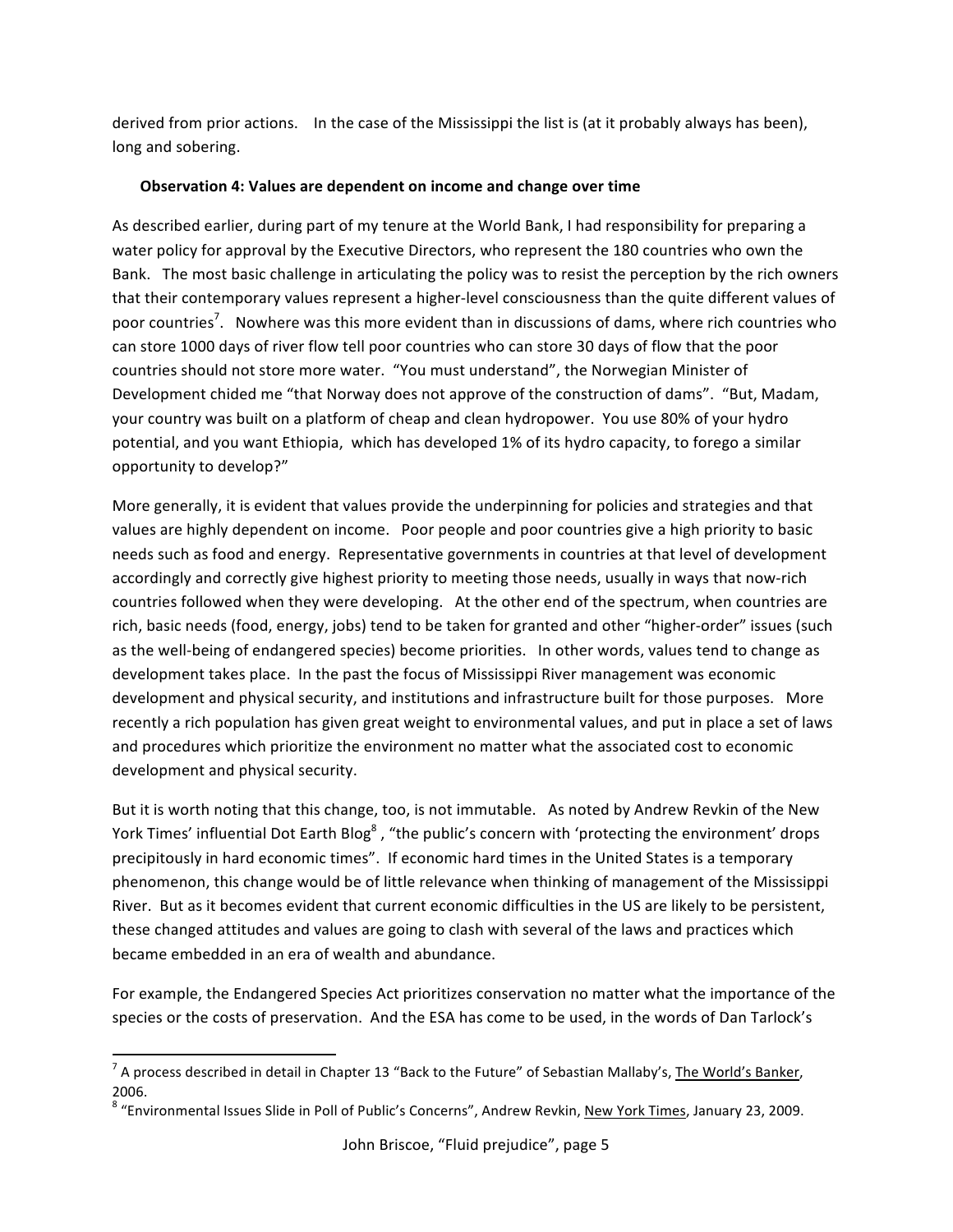landmark book on the Klamath Basin<sup>9</sup>, "the nuclear option" used by environmentalists to impose their values no matter what the economic costs. Similarly environmental impact assessments have often become an instrument less for assessing impact than for making transactions costs so high that development never takes place. Remarkably this is sometimes a tool employed by the government itself. In the Mekong Secretary Clinton recently offered grants<sup>10</sup> for environmental studies with the explicit objective of delaying a major dam project. More directly germane is the infamous case of the Yazoo Backwater Area Pumps Project, authorized 71 years ago to reduce backwater flooding in the Yazoo-Mississippi Delta during periods of high flow along the Mississippi and yet to be implemented because of a shifting set of federal approval processes, and most recently vetoed over strong local objections by the EPA.

The point here is not that environmental considerations are not important (which they evidently are in the Mississippi) or that there are not other villains contributing to gridlock. The point is that the legal and administrative framework put in place during a time when ever-growing economic prosperity was taken for granted and tradeoffs did not have to be considered is unlikely to be a framework appropriate for making complex decisions in a period of likely long-term national economic stagnation.

This perspective puts a particular burden on sensible environmental organizations who respect and know how to work with diverse local interests. My experience is that there are few such organizations, and that in this small group The Nature Conservancy is by far the most effective. But it is also my experience that even the most serious of such organizations (TNC included) will never take a position "against the movement" even when they share the concerns of overkill (as, I am told, is the case with the Yazoo Pump Project, for instance). This constitutes a challenge for an organization like TNC to rise to a new level and to have the courage to demand that new ways be found to balance environmental and human needs.

## **Observation 5: Beware of moral hazards**

Moral hazard arises when an individual or institution does not bear the full consequences and responsibilities of its actions, and therefore has a tendency to act less carefully than it otherwise would, leaving another party to hold some responsibility for the consequences of those actions. Moral hazards abound in water management in general and in the Mississippi in particular.

First is the moral hazard arising when an agency like the EPA gives priority to concerns of constituencies with no presence in the basin and precludes local actions which are widely supported. This would appear to be the case of the Yazoo pumps.

Second is the problem which arises when benefits are entirely local but there is an effort to shift the costs to national taxpayers. This has long been the strategy of local actors in the Mississippi, who have managed to get almost all of the costs of river management infrastructure paid for by the Federal

w Wally Doremus and Dan Tarlock, Water War in the Klamath Basin, 2008.<br><sup>9</sup> Holly Doremus and Dan Tarlock, Water War in the Klamath Basin, 2008.

<sup>&</sup>lt;sup>10</sup> "Clinton makes historic visit to Laos as US looks to expand its influence in China's back yard", The Washington Post, July 11, 2012.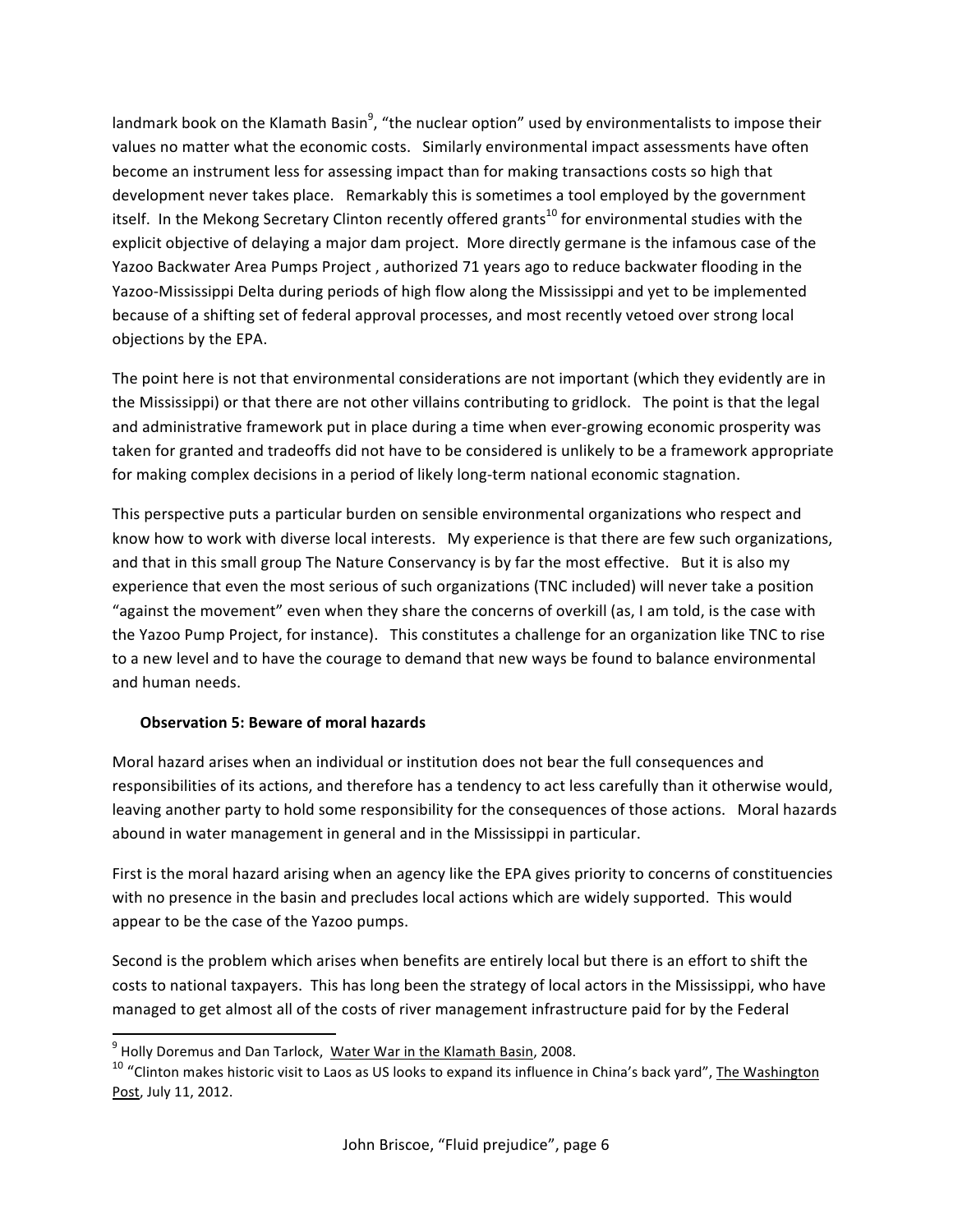Government on the logic that navigation and flood control benefits are public goods and therefore appropriately paid for by public sources. This argument is more defensible in some cases than in others. Again considering the case of the Yazoo pumps, it is difficult to argue that the benefits are not local and difficult, therefore to argue that all funding should be from a federal project like the MRT. Whatever the theoretical arguments, the practical reality is that in the future the current, severe constraints on the federal budget is likely to become chronic, and the match between benefits and financing of river works will necessarily have to change. We return to the issue of financing later.

Finally there are the pervasive governance problems in an increasingly indulgent, indignant and selfish society. In his seminal work on the logic of collective action and economic growth<sup>11</sup>, the economist Mancur Olson described how small, determined coalitions with common interests form lobby groups and influence policies in their favor. The benefits of these policies are concentrated among the few coalition members while the costs are diffused through the whole population. Olson showed how, with the passage of time, these "distributional coalitions" accumulate in greater and greater numbers and the nation falls into economic decline.

A couple of important examples of this changed national compliance environment were evident in the 2011 floods.

Part of the genius of the post-1927 "make room for the river" approach was to (a) get broad agreement on where the impact of unavoidable flooding by backwaters or floodways would be least; (b) devising compensation methods whereby those who would be adversely affected by major floods would be compensated and/or protected from the more numerous smaller floods; and (c) regularly reminding those in the backwaters or floodways that the state or federal government had purchased options on their lands.

The Birds Point/New Madrid floodway was one of the key pieces of infrastructure, and the 200 families living in the floodway had long been compensated. But when it came time – in  $2011$  – to blast the levee and activate the floodway, the 200 families sought to change the contract. They were able to mobilize important political and judicial support for this. As described in Charles Camillo's fine history of the 2011 flood, it took an extraordinarily sophisticated approach by the US Army Corps General (who did not tip his hand, and thus eventually mobilized the far larger number of people who would have been adversely affected by inaction) to ensure that the system operated as designed.

A second example is that of the operation of the flood control reservoirs on the Missouri River. These structures were built, and operating rules devised, so that they could mitigate the downstream effects of floods. Once created, however, the lakes became sources of recreation, and real estate values around the lakes rose. Those who created lake-side homes did not, of course, want reservoir levels to be drawn down in anticipation of possible floods, and over time were able to successfully prevent the

<sup>&</sup>lt;sup>11</sup> Mancur Olson, The Logic of Collective Action: Public Goods and the Theory of Groups (1965) and The Rise and Decline of Nations (1982)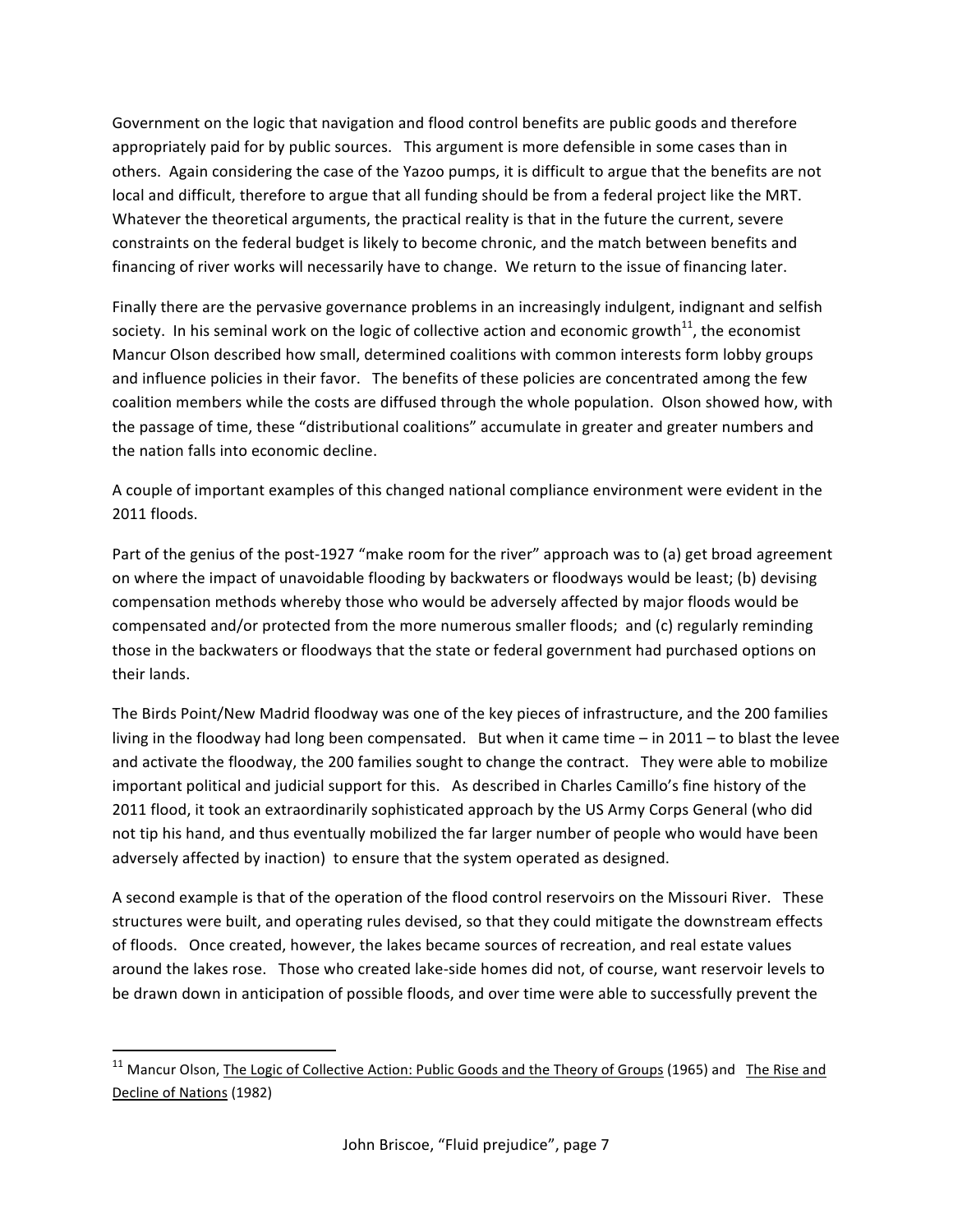operation of the dams in the way they were designed. Again a selfish, 'NIMBY'-ish culture has meant that the larger common interest has been sacrificed for smaller local interests.

A ray of hope was also evident in the 2011 floods, with the residents in the Atchafalaya and other lower floodways displaying a now-rare level of civic spirit, accepting that their lands were flooded in the way the system was designed.

It would appear that part of what described these disparate actions was the degree to which the devastating effects of major floods were incorporated into the culture of the communities (greater in the lower reaches of the river), and the degree to which the communities were engaged with the remarkable participatory processes of the MRC.

There would appear to be several consequences for the proposed expanded Mississippi River management effort. First, and this verges on a platitude, the greater the degree of community involvement, the greater the likelihood that there will be compliance with practices which improve public welfare. Second, is the reality that the river means very different things in different parts of the basin. In the lower basin the ever-present threat of devastating floods means that there are strong local institutions (such as the levee boards), and that sophisticated participatory processes (such as the MRC's 6 monthly public meetings on the riverboat) work very well. But in other parts of the basin the role of the river is quite different, and not nearly so primary. General John Peabody, who was head of the Ohio River Commission before assuming the presidency of the MRC, points out that the public riverboat meetings would never work on the Ohio, where the river does not play the same overt role in the neighboring communities.

## **Observation 6: Beware of concepts which have not encountered practice**

In the development stage of the US economy, there was an intimate relationship between the practice of water management and academia. (In a parochial vein, two of the original commissioners on the MRC were professors at Harvard University!). In recent decades this productive relationship has become tenuous, first in the prestigious private universities and increasingly even in land grant universities. Today where there is academic interest in water management it is almost entirely driven by environmental concerns (including climate change) and very little by concerns with maintenance of the platform of water infrastructure and institutions<sup>12</sup>. This means that much of what comes out of academe is either hostile to, or irrelevant for, the huge practical issues faced by water managers (like the MRC). A major task facing managers of the Mississippi (and other rivers) is to identify a few willing academics to re-establish academic work which will focus on key issues such as "the water platform for economic well-being" and "water security", and incorporate key elements of environmental concern (including climate change) into such a framework. Harvard University has recently made a modest start – witness the recent project on engaging 30 students with practitioners in exploring the challenges of managing large rivers (including the Mississippi, Colorado, Indus, Murray Darling and Sao Francisco) in federal countries.

%%%%%%%%%%%%%%%%%%%%%%%%%%%%%%%%%%%%%%%%%%%%%%%%%%%%%%%%%%%%

<sup>&</sup>lt;sup>12</sup> John Briscoe, "The practice and teaching of American water management in a changing world", <u>Journal of</u> Water Resources Planning and Management", Volume 136, Issue 4, pp. 409-411 (July/August 2010)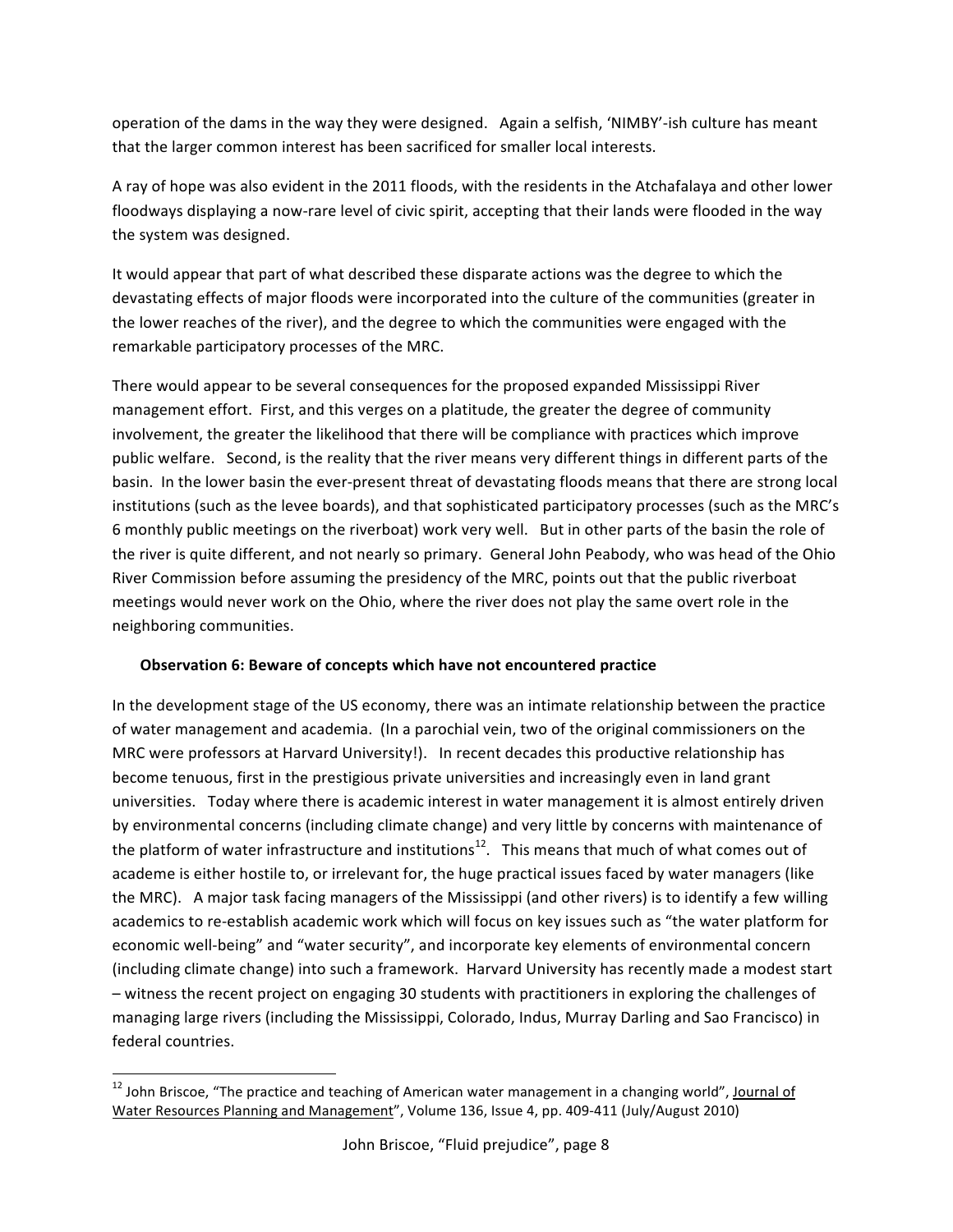#### **Observation 7: Avoid the rigidities which come from formalization**

Reflecting a broader phenomenon, recent decades have seen an inexorable increase in the number of water-related laws and regulations. The US Army Corps of Engineers' historian Martin Reuss<sup>13</sup> has described the resulting shrinkage of space for judgment, flexibility and professionalism as "planning by constraints". Other developed countries have seen similar processes. In the last several years I have been heavily involved in the Australian process, where decades of remarkable innovation driven by incentives and adaptation have run aground due to a process of legalization and rigidity<sup>14</sup>. One of the overwhelming conclusions of the recent Harvard conference on managing federal rivers was unanimity that resort to the courts should be a last, not first, resort in managing the inevitable conflicts between different stakeholders.

#### **Observation 8: Financing matters, a lot**

Public financing in the United States faces grave challenges. It is clear that the future will be nothing like the past, for infrastructure in general and water infrastructure in particular. It is clear that there will never be another MRT project, and unlikely that federal funding for the remainder of the project will be forthcoming. This disappearance of the supply of public financing coexists with an inexorable rise in the requirements for maintaining and renewing existing assets. Regular, well-publicized campaigns by the American Society of Civil Engineers ("water infrastructure gets a D grade") make little impression.

This reality is of immediate and grave importance for the lower Mississippi where, prosaic as it is, the inability to finance the maintenance of existing infrastructure arguably constitutes the single greatest challenge in the lower basin.

To a partially-informed outsider it appears that the strategy – of the MRC and the levee boards – is simply to be more vociferous in demands for federal funding. Again to an outsider it seems to be time for a (very difficult) change. The federal funding for maintenance of the massive stock of flood and navigation infrastructure is not going to materialize, and it is therefore of high priority for the MRC (and the states and communities) to start exploring options. The guiding principle should be to develop a common understanding of the tradeoff between security and costs and then, with different assumed levels of federal contribution, to find out where the collective wishes to be on this curve. It is very unlikely that the states and communities will be able and willing to pay for the current level of security and therefore important to re-formulate policies and operating procedures that will provide the level of security that can and will be paid for.

 $^{13}$  Martin Reuss, " Federal Water Resource Planning", US Army Corps of Engineers

<sup>&</sup>lt;sup>14</sup> Briscoe's invited submission to Australian Senate on Water Act of 2007 http://aefweb.info/data/Briscoe submission to senate inquiry on Water Act.pdf